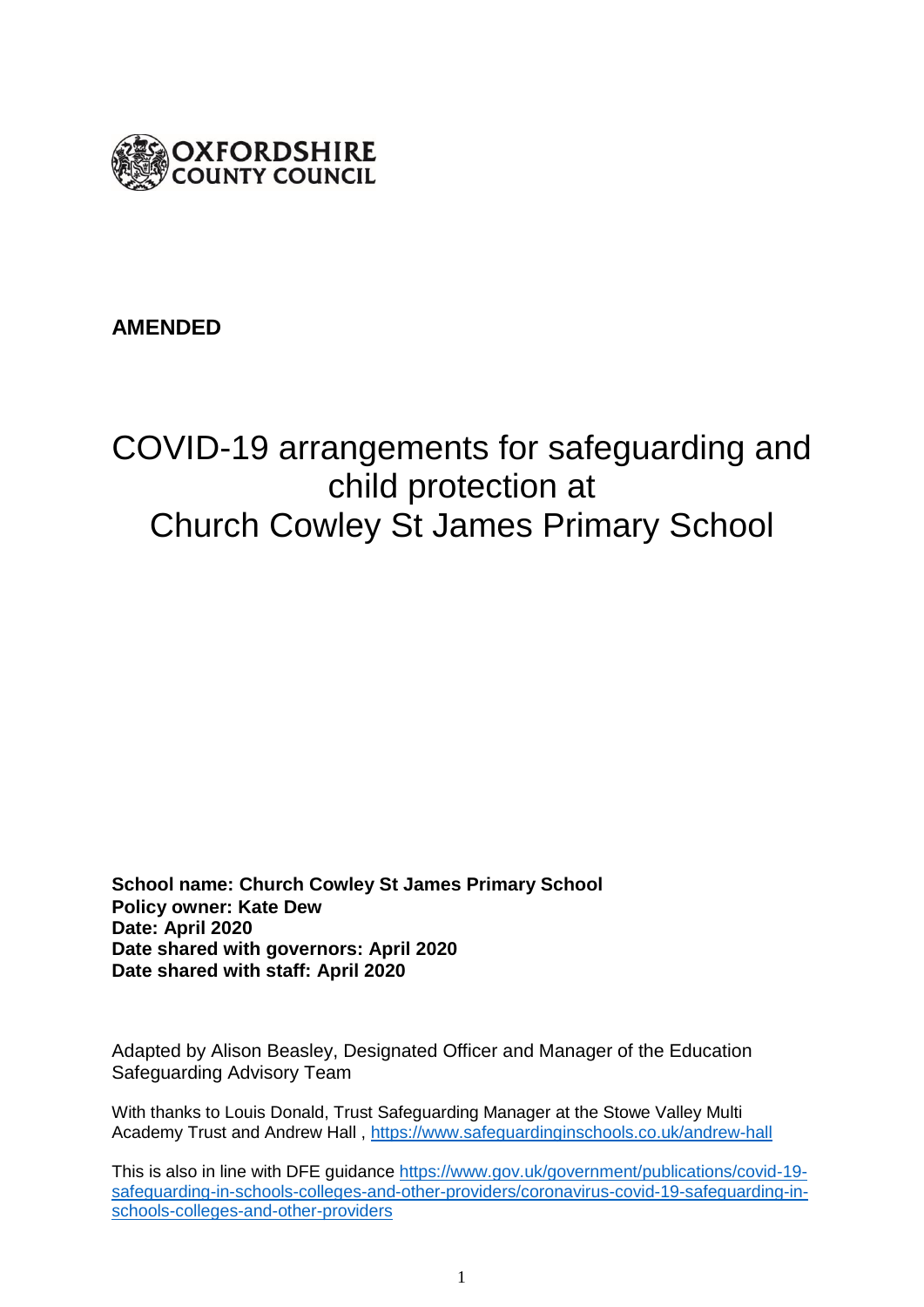## **1. Context**

From 20<sup>th</sup> March 2020 parents were asked to keep their children at home, wherever possible, and for schools to remain open only for those children of workers critical to the COVID-19 response - who absolutely need to attend.

Schools and all childcare providers were asked to provide care for a limited number of children - children who are vulnerable, and children whose parents are critical to the COVID-19 response and cannot be safely cared for at home.

This addendum of the Church Cowley St James Primary School Safeguarding, and Child Protection policy contains details of our individual safeguarding arrangements in the following areas:

| 6. |  |
|----|--|
|    |  |
|    |  |
|    |  |
|    |  |
|    |  |
|    |  |
|    |  |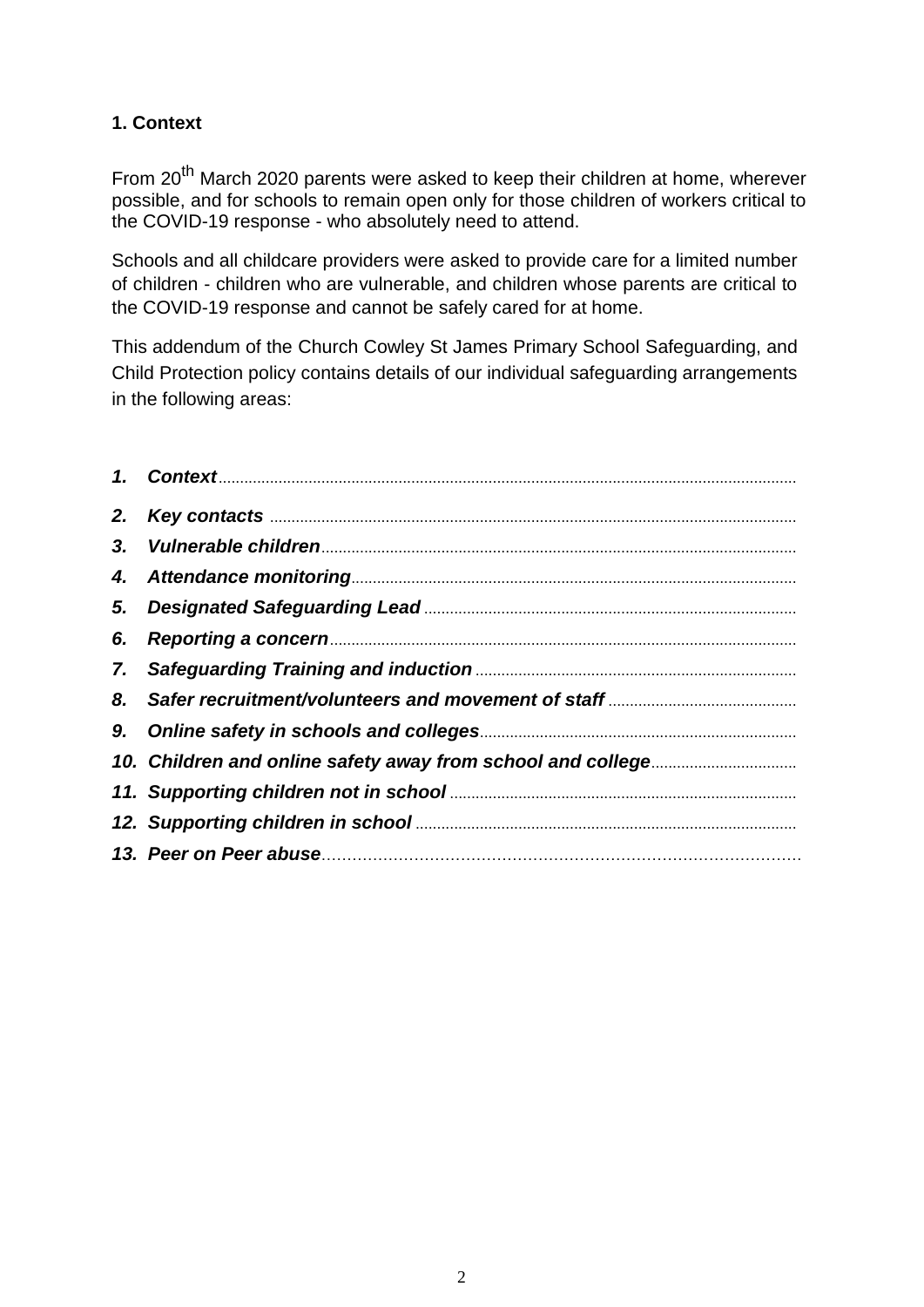#### **2. Key contacts**

| <b>Role</b>                | <b>Name</b>         | email                    |
|----------------------------|---------------------|--------------------------|
| <b>Designated</b>          | <b>Steve Dew</b>    | Head.3210@church-        |
| Safeguarding               |                     | cowley-st-               |
| Lead (DSL)                 |                     | james.oxon.sch.uk        |
| <b>Deputy</b>              | <b>Kate Dew</b>     | kdew@church-cowley-st-   |
| <b>Designated</b>          |                     | james.oxon.sch.uk        |
| <b>Safeguarding lead</b>   |                     |                          |
| $(DDSL)$ &                 |                     |                          |
| <b>Inclusion</b>           |                     |                          |
| <b>DSL &amp; Inclusion</b> | <b>Alison</b>       | astroud@church-cowley-   |
| Team                       | <b>Stroud</b>       | st-james.oxon.sch.uk     |
| <b>DSL</b>                 | <b>Kerry Lenton</b> | klenton@church-cowley-   |
|                            |                     | st-james.oxon.sch.uk     |
| <b>Chair of</b>            | <b>James</b>        | chairofgovernors@church- |
| governors &                | <b>Rogers</b>       | cowley-st-               |
| Safeguarding               |                     | james.oxon.sch.uk        |
| <b>Governor</b>            |                     |                          |

## **3. Vulnerable children**

Vulnerable children include those who have a social worker and those children and young people up to the age of 25 with education, health and care (EHC) plans.

Those who have a social worker include children who have a Child Protection Plan and those who are looked after by the Local Authority. A child may also be deemed to be vulnerable if they have been assessed as being in need or otherwise meet the definition in section 17 of the Children Act 1989.

Those with an EHC plan will be risk-assessed in consultation with the Local Authority and parents, to decide whether they need to continue to be offered a school or college place in order to meet their needs, or whether they can safely have their needs met at home. This could include, if necessary, carers, therapists or clinicians visiting the home to provide any essential services. Many children and young people with EHC plans can safely remain at home.

Eligibility for free school meals in and of itself should not be the determining factor in assessing vulnerability.

The Headteacher and Designated Safeguarding Lead (and deputy) know who our most vulnerable children are. They have the flexibility to offer a place to those on the edge of receiving children's social care support.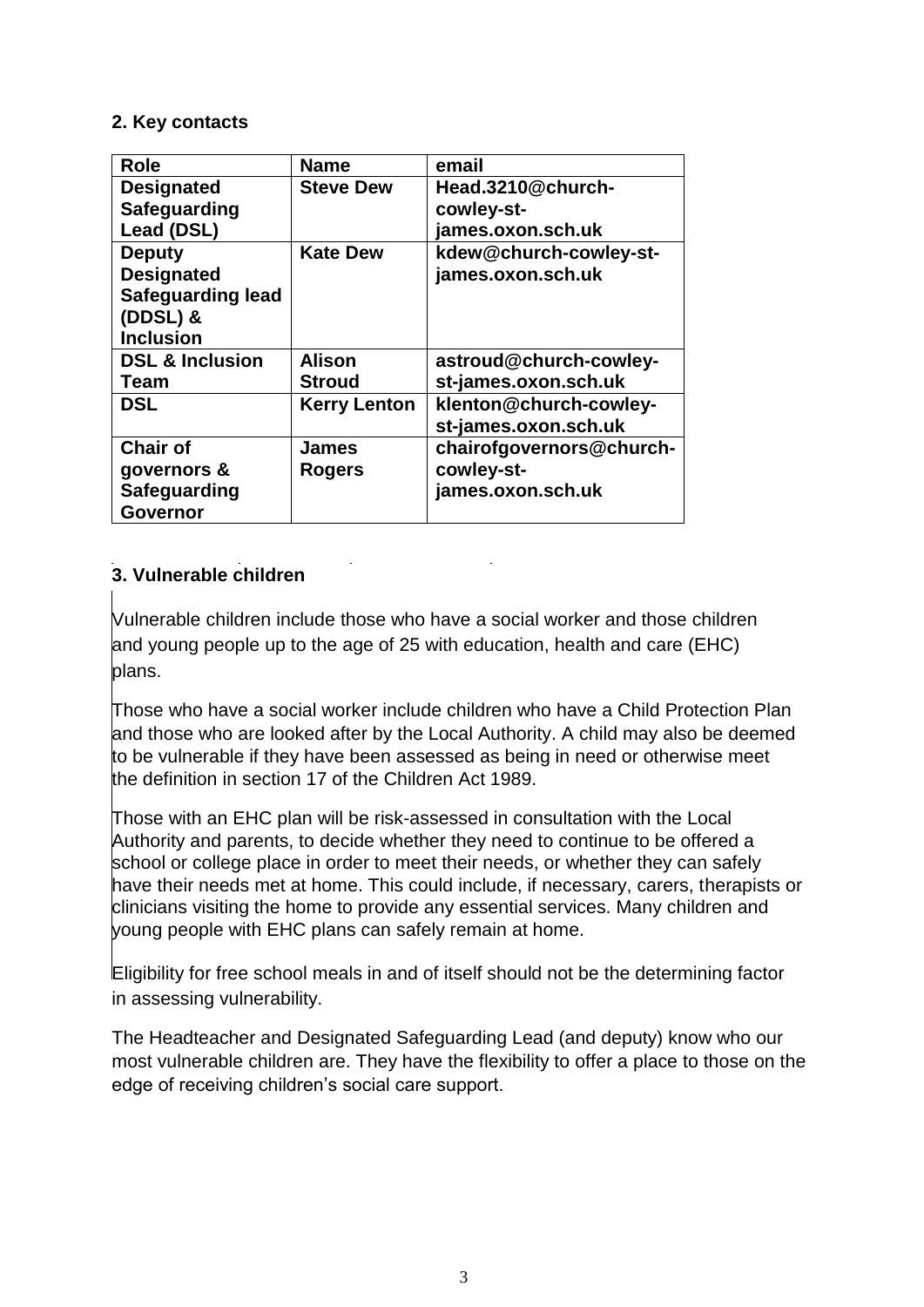Church Cowley St James Primary School will continue to work with and support children's social workers to help protect vulnerable children. This includes working with and supporting children's social workers and the local authority virtual school head (VSH) for looked-after and previously looked-after children. The lead person for this will be: Kate Dew.

There is an expectation that vulnerable children who have a social worker will attend an education setting, so long as they do not have underlying health conditions that put them at risk. In circumstances where a parent does not want to bring their child to an education setting, and their child is considered vulnerable, the social worker and Church Cowley St James Primary School will explore the reasons for this directly with the parent. We as a school will ensure that all professionals involved with these vulnerable children, (e.g. social workers, SEND case workers, LCSS, Early Help worker etc) are fully informed around the current attendance of the child (attending school or not) and if not attending school the arrangements that we have put in place around safeguarding this child.

Where parents are concerned about the risk of the child contracting COVID19, Church Cowley St James Primary School or the social worker will talk through these anxieties with the parent/carer following the advice set out by Public Health England.

Church Cowley St James Primary School will encourage our vulnerable children and young people to attend a school, including remotely if needed.

## **4. Attendance monitoring**

Local authorities and education settings do not need to complete their usual day-today attendance processes to follow up on non-attendance.

Church Cowley St James Primary School and social workers will agree with parents/carers whether children in need should be attending school – Inclusion Team will then follow up on any pupil that they were expecting to attend, who does not. The Inclusion Team will also follow up with any parent or carer who has arranged care for their child(ren) and the child(ren) subsequently do not attend.

This will be via a telephone conversation.

To support the above, Church Cowley St James Primary School will, when communicating with parents/carers and carers, confirm emergency contact numbers are correct and ask for any additional emergency contact numbers where they are available.

In all circumstances where a vulnerable child does not take up their place at school, or discontinues, Inclusion Team will notify their social worker.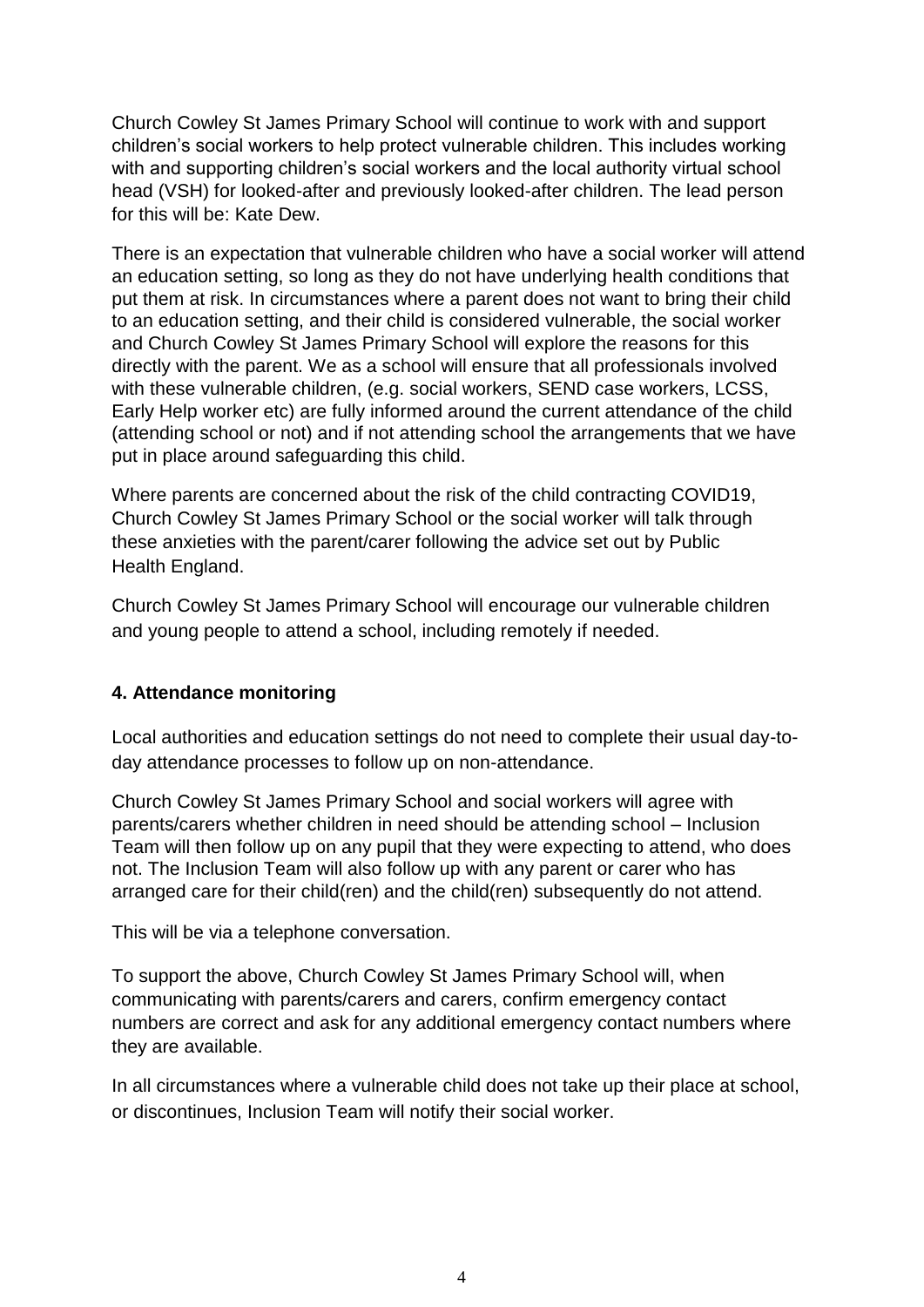The Department for Education has introduced a [daily online attendance form](https://www.gov.uk/government/publications/coronavirus-covid-19-attendance-recording-for-educational-settings) to keep a record of children of critical workers and vulnerable children who are attending school. This allows for a record of attendance for safeguarding purposes and allows schools to provide accurate, up-to-date data to the department on the number of children taking up places.

The attendance data will also be shared with the Local Authority attendance team [Attendance@oxfordshire.gov.uk.](mailto:Attendance@oxfordshire.gov.uk)

## **5. Designated Safeguarding Lead**

Church Cowley St James Primary School has a Designated Safeguarding Lead (DSL) and a Deputy DSL.

The Designated Safeguarding Lead is: Steve Dew

The Deputy Designated Safeguarding Lead is: Kate Dew

A member of the DSL team will always be available during school hours. The optimal scenario is to have a trained DSL (or deputy) available on site. Where this is not the case a trained DSL (or deputy) will be available to be contacted via phone or online video - for example when working from home.

Where a trained DSL (or deputy) is not on site, in addition to the above, a designated member of staff will assume responsibility for co-ordinating safeguarding on site.

This might include liaising with the offsite DSL (or deputy) and as required liaising with children's social workers where they require access to children in need and/or to carry out statutory assessments at the school or college.

It is important that all our staff and volunteers have access to a trained DSL (or deputy). On each day staff on site will be made aware of that person is and how to speak to them.

The DSL will continue to engage with social workers, and attend all multi-agency meetings, which can be done remotely.

## **6. Reporting a concern**

Where staff have a concern about a child, they should continue to follow the process outlined in the school Safeguarding Policy, this includes making a report via CPOMS which can be done remotely.

In the unlikely event that a member of staff cannot access our normal reporting systems from home, they should email the Designated Safeguarding Lead and the Headteacher. This will ensure that the concern is received.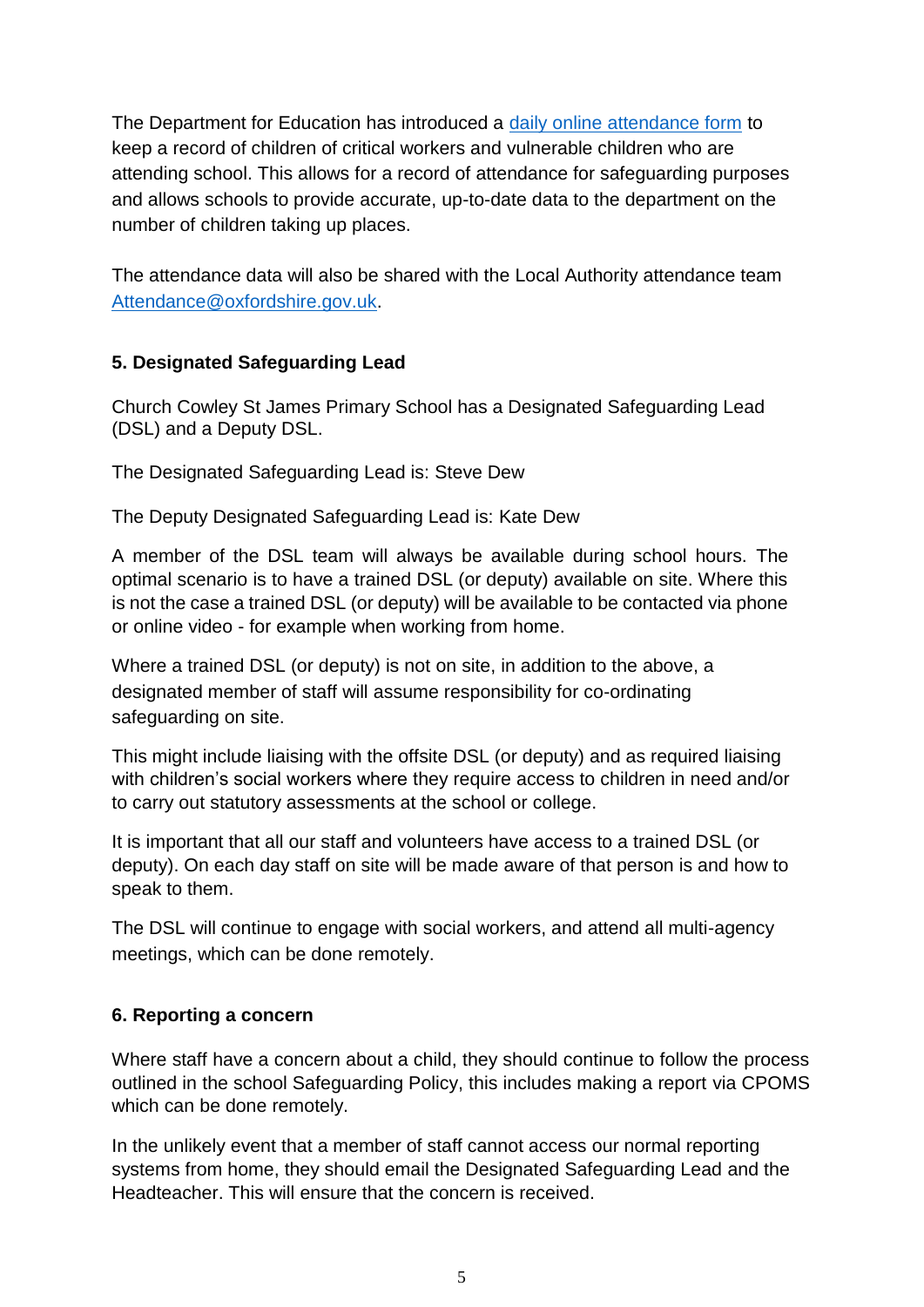Staff are reminded of the need to report any concern immediately and without delay.

Where staff are concerned about an adult working with children in the school, they should continue to follow our normal procedures and alert the headteacher immediately. The headteacher will follow normal allegation management procedures as detailed in Keeping Children Safe in Education and liaise with Oxfordshire's Local Authority Designated Officer; Alison Beasley, as details in our main policy. If there is a requirement to make a notification to the headteacher whilst away from school, this should be done verbally and followed up with an email to the headteacher.

Concerns around the Headteacher should be directed to the Chair of Governors: James Rogers chairofgovernors@church-cowley-st-james.oxon.sch.uk

## **7. Safeguarding Training and induction**

All DSL training has been suspended by the Oxfordshire Safeguarding Children's Board (OSCB) and it is very unlikely to take place whilst there remains a threat of the COVID 19 virus.

Guidance from the OSCB can be found here [https://www.oscb.org.uk/learning](https://www.oscb.org.uk/learning-zone/training/)[zone/training/](https://www.oscb.org.uk/learning-zone/training/)

For the period COVID-19 measures are in place, a DSL (or deputy) who has been trained will continue to be classed as a trained DSL (or deputy) even if they miss their refresher training.

All existing school staff have had safeguarding training and have read part 1 of Keeping Children Safe in Education (2019). The DSL should communicate with staff any new local arrangements, so they know what to do if they are worried about a child.

Where new staff are recruited, or new volunteers enter our School, they will continue to be provided with a safeguarding induction.

If staff are deployed from another education or children's workforce setting to our school, we will take into account the DfE supplementary guidance on safeguarding children during the COVID-19 pandemic and will accept portability as long as the current employer confirms in writing that:-

- the individual has been subject to an enhanced DBS and children's barred list check
- there are no known concerns about the individual's suitability to work with children
- there is no ongoing disciplinary investigation relating to that individual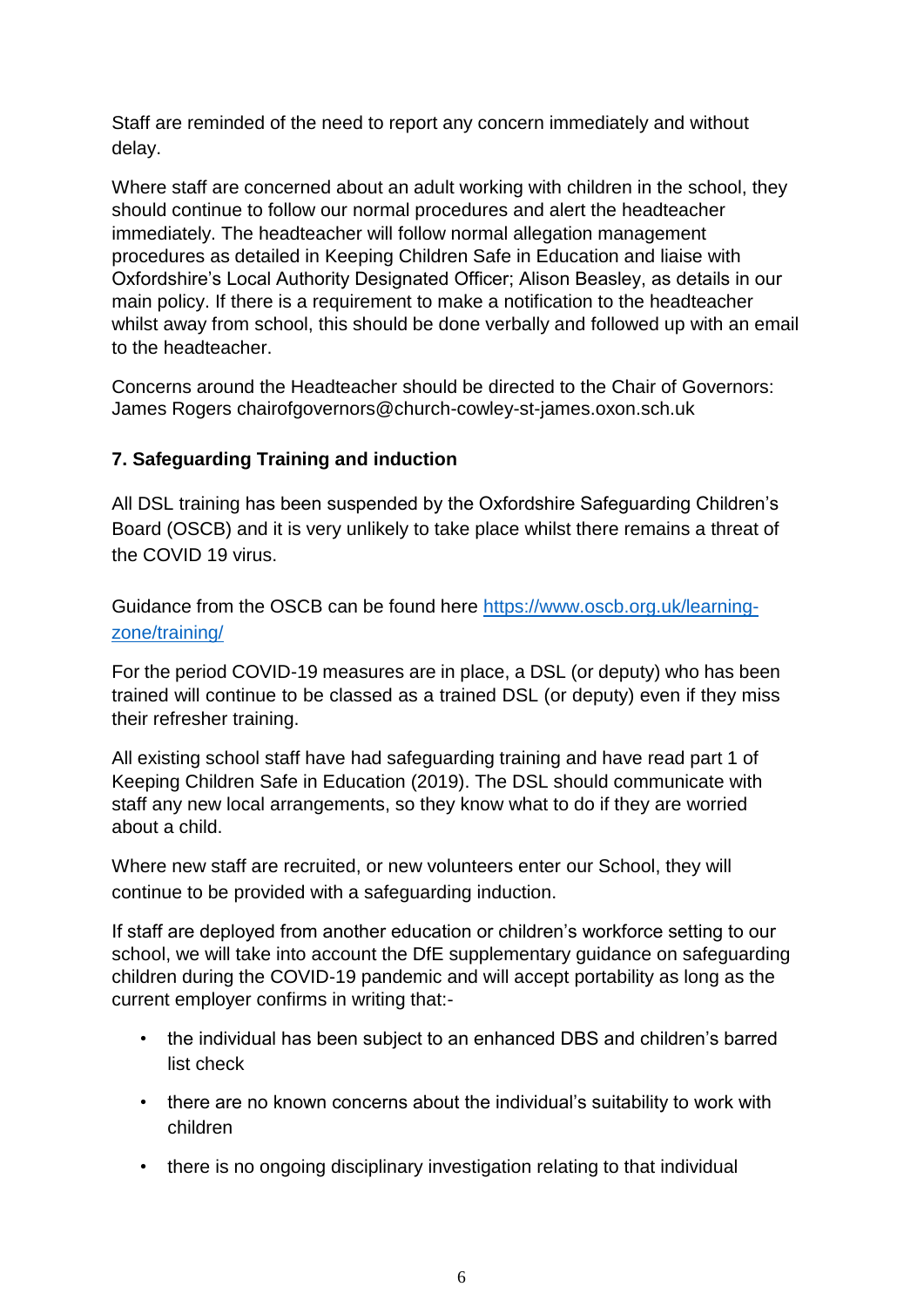Upon arrival, they will be given a copy of the receiving setting's child protection policy (which will be similar to their current setting if an Oxfordshire school), confirmation of local processes and confirmation of DSL arrangements.

## **8. Safer recruitment/volunteers and movement of staff**

It remains essential that people who are unsuitable are not allowed to enter the children's workforce or gain access to children. When recruiting new staff, Church Cowley St James Primary School will continue to follow the relevant safer recruitment processes for their setting, including, as appropriate, relevant sections in part 3 of Keeping Children Safe in Education (2019) (KCSIE).

In response to COVID-19, the Disclosure and Barring Service (DBS) has made changes to its guidance on standard and enhanced DBS ID checking to minimise the need for face-to-face contact.

Where our School are utilising volunteers, we will continue to follow the checking and risk assessment process as set out in paragraphs 167 to 172 of KCSIE. Under no circumstances will a volunteer who has not been checked be left unsupervised or allowed to work in regulated activity.

Church Cowley St James Primary School will continue to follow the legal duty to refer to the DBS anyone who has harmed or poses a risk of harm to a child or vulnerable adult. Full details can be found at paragraph 163 of KCSIE, in line with advice from the LADO where appropriate.

Church Cowley St James Primary School will continue to consider and make referrals to the Teaching Regulation Agency (TRA) as per paragraph 166 of KCSIE and the TRA's 'Teacher misconduct advice for making a referral.

During the COVID-19 period all referrals should be made by emailing Misconduct.Teacher@education.gov.uk

Whilst acknowledging the challenge of the current National emergency, it is essential from a safeguarding perspective that any school is aware, on any given day, which staff/volunteers will be in the school or college, and that appropriate checks have been carried out, especially for anyone engaging in regulated activity. As such, Church Cowley St James Primary School will continue to keep the single central record (SCR) up to date as outlined in paragraphs 148 to 156 in KCSIE.

## **9. Online safety in schools and colleges**

Church Cowley St James Primary School will continue to provide a safe environment, including online. This includes the use of an online filtering system.

Where students are using computers in school, appropriate supervision will be in place.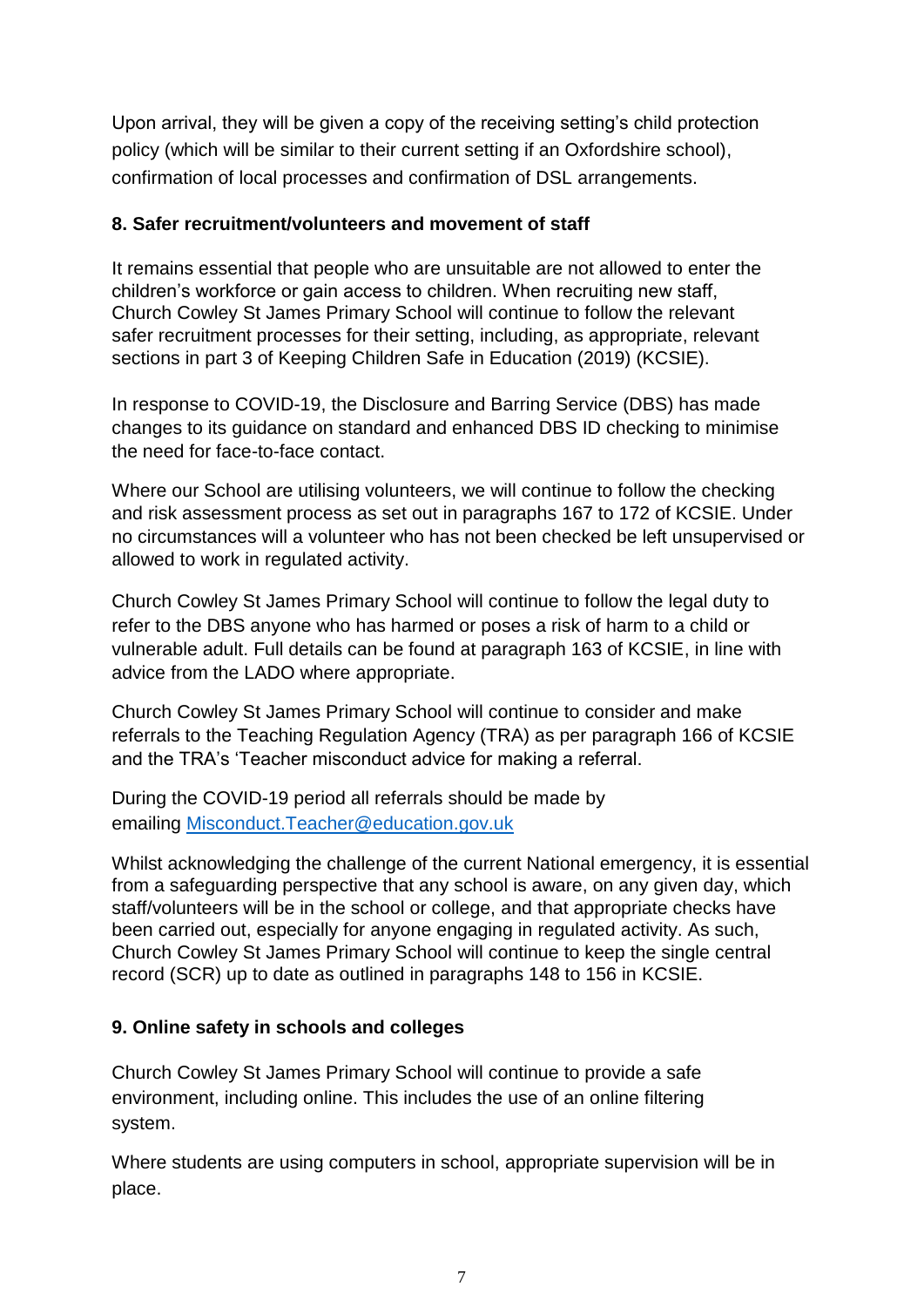## **10. Children and online safety away from school and college**

It is important that all staff who interact with children, including online, continue to look out for signs a child may be at risk. Any such concerns should be dealt with as per the Child Protection Policy and where appropriate referrals should still be made to children's social care and as required, the police.

Church Cowley St James Primary School will ensure any use of online learning tools and systems is in line with privacy and data protection/GDPR requirements.

Below are some things to consider when delivering virtual lessons, especially where webcams are involved:

- o Staff and children must wear suitable clothing, as should anyone else in the household.
- o Any computers used should be in appropriate areas, for example, not in bedrooms; and the background should be blurred.
- $\circ$  The live class should be recorded so that if any issues were to arise, the video can be reviewed.
- $\circ$  Live classes should be kept to a reasonable length of time, or the streaming may prevent the family 'getting on' with their day.
- o Language must be professional and appropriate, including any family members in the background.
- o Staff must only use platforms provided by Church Cowley St James Primary School to communicate with pupils
- Staff should record, the length, time, date and attendance of any sessions held.

All staff at Church Cowley St James Primary School will be reminded of the following policies:

- o Staff code of conduct
- o Acceptable users' policy
- o Social media guidance

## **11. Supporting children not in school**

Church Cowley St James Primary School is committed to ensuring the safety and wellbeing of all its Children and Young people.

Where the DSL has identified a child to be on the edge of social care support, or who would normally receive pastoral-type support in school, they should ensure that a robust communication plan is in place for that child or young person.

The communication plans can include; remote contact, phone contact, door-step visits. Other individualised contact methods should be considered and recorded.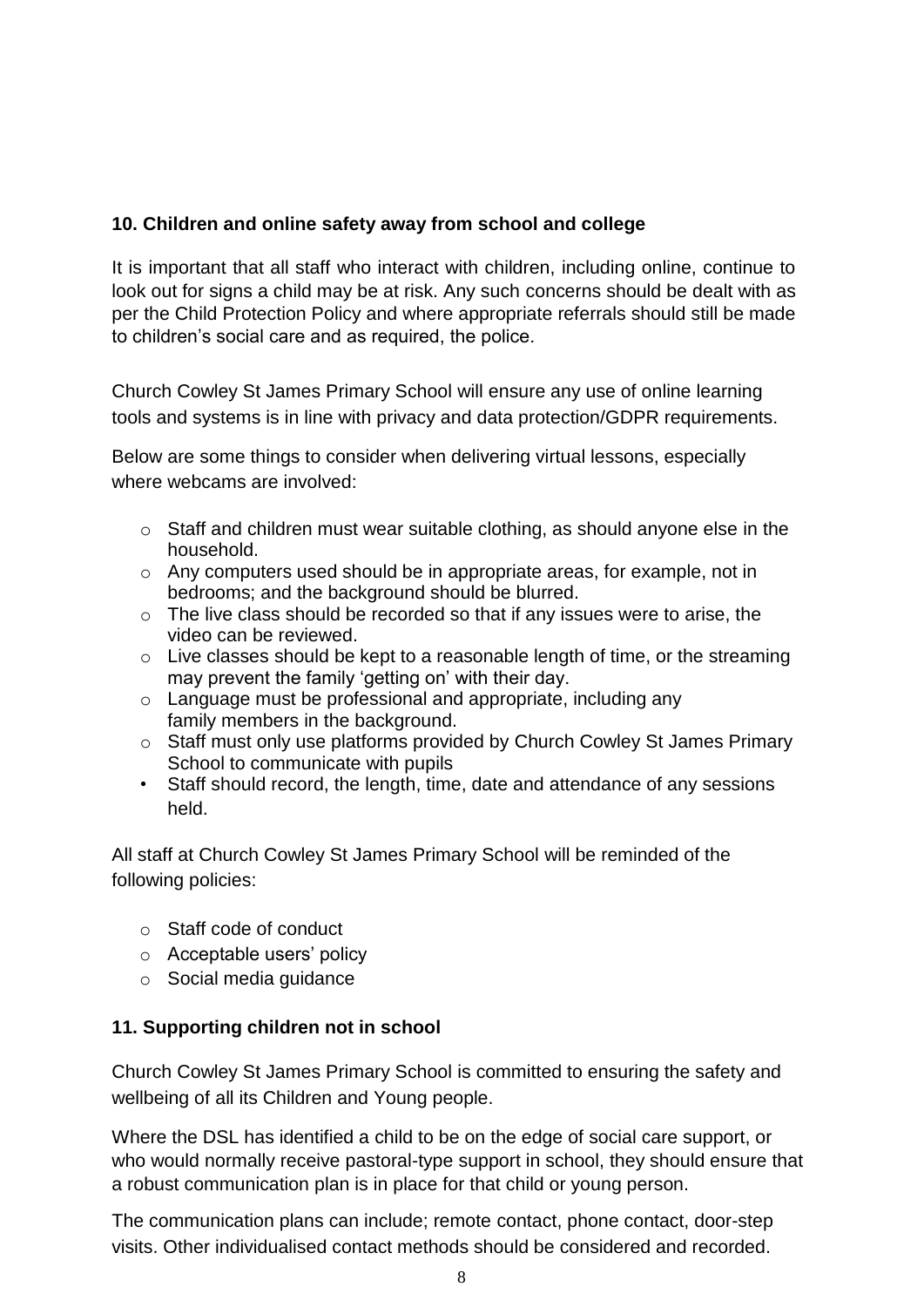Church Cowley St James Primary School and its DSL will work closely with all stakeholders to maximise the effectiveness of any communication plan.

This plan must be reviewed regularly (at least once a fortnight) and where concerns arise, the DSL will consider any referrals as appropriate.

The school will share safeguarding messages on its website and social media pages.

Church Cowley St James Primary School recognises that school is a protective factor for children and young people, and the current circumstances, can affect the mental health of pupils and their parents/carers.

Teachers at our school need to be aware of this in setting expectations of pupils' work where they are at home.

Church Cowley St James Primary School will ensure that where we care for children of critical workers and vulnerable children on site, we ensure appropriate support is in place for them.

#### **12. Supporting children in school**

Church Cowley St James Primary School is committed to ensuring the safety and wellbeing of all its students.

Church Cowley St James Primary School will continue to be a safe space for all children to attend and flourish. The Headteacher will ensure that appropriate staff are on site and staff to pupil ratio numbers are appropriate, to maximise safety.

Church Cowley St James Primary School will refer to the Government guidance for education and childcare settings on how to implement social distancing and continue to follow the advice from Public Health England on handwashing and other measures to limit the risk of spread of COVID19.

Church Cowley St James Primary School will ensure that where we care for children of critical workers and vulnerable children on site, we ensure appropriate support is in place for them.

#### **13. Peer on Peer Abuse**

Church Cowley St James Primary School recognises that during the closure a revised process may be required for managing any report of such abuse and supporting victims**.**

Where a school receives a report of peer on peer abuse, they will follow the principles as set out in part 5 of KCSIE and of those outlined within of the Child Protection Policy.